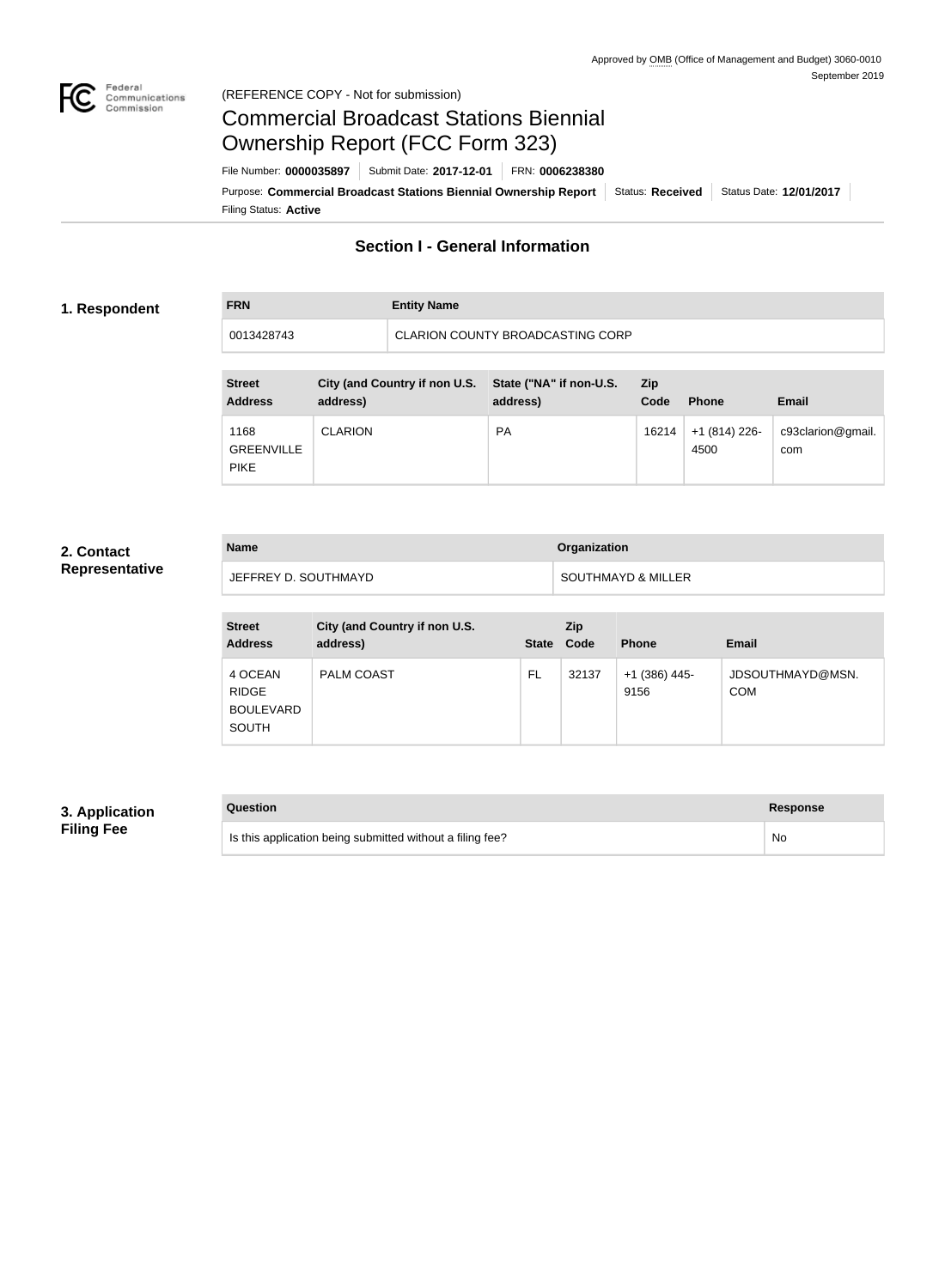| <b>Fees</b> | <b>Application Type</b> | <b>Form Number</b> | <b>Fee Code</b> | Quantity | <b>Fee Amount</b> | <b>Subtotal</b> |
|-------------|-------------------------|--------------------|-----------------|----------|-------------------|-----------------|
|             | Biennial                | Form 323           | <b>MAR</b>      | 4        | 85                | \$280.00        |
|             |                         |                    |                 |          | Total             | \$280.00        |

## **4. Nature of Respondent**

| (a) Provide the following information about the Respondent: |                        |
|-------------------------------------------------------------|------------------------|
| <b>Relationship to stations/permits</b>                     | Licensee               |
| <b>Nature of Respondent</b>                                 | For-profit corporation |

**(b) Provide the following information about this report:**

| <b>Purpose</b> | Biennial                                                                                                                                                                               |
|----------------|----------------------------------------------------------------------------------------------------------------------------------------------------------------------------------------|
| "As of" date   | 10/01/2017                                                                                                                                                                             |
|                | When filing a biennial ownership report or validating<br>and resubmitting a prior biennial ownership report, this<br>date must be Oct. 1 of the year in which this report is<br>filed. |

#### **5. Licensee(s) and Station(s)**

#### **Respondent is filing this report to cover the following Licensee(s) and station(s):**

| Licensee/Permittee Name          | <b>FRN</b> |
|----------------------------------|------------|
| CLARION COUNTY BROADCASTING CORP | 0013428743 |

| Fac. ID No. | <b>Call Sign</b> | <b>City</b>    | <b>State</b> | <b>Service</b> |
|-------------|------------------|----------------|--------------|----------------|
| 11661       | WCCR-FM          | <b>CLARION</b> | <b>PA</b>    | FM             |
| 11662       | <b>WWCH</b>      | <b>CLARION</b> | <b>PA</b>    | AM             |
| 63289       | WKQW-FM          | OIL CITY       | <b>PA</b>    | FM             |
| 63290       | <b>WKQW</b>      | OIL CITY       | <b>PA</b>    | AM             |

# **Section II – Biennial Ownership Information**

**1. 47 C.F.R. Section 73.3613 and Other Documents**

Licensee Respondents that hold authorizations for one or more full power television, AM, and/or FM stations should list all contracts and other instruments set forth in 47 C.F.R. Section 73.3613(a) through (c) for the facility or facilities listed on this report. In addition, attributable Local Marketing Agreements (LMAs) and attributable Joint Sales Agreements (JSAs) must be disclosed by the licensee of the brokering station on its ownership report. If the agreement is an attributable LMA, an attributable JSA, or a network affiliation agreement, check the appropriate box. Otherwise, select "Other." Non-Licensee Respondents, as well as Licensee Respondents that only hold authorizations for Class A television and/or low power television stations, should select "Not Applicable" in response to this question.

| Document Information                  |                           |  |
|---------------------------------------|---------------------------|--|
| Description of contract or instrument | ARTICLES OF INCORPORATION |  |
| Parties to contract or instrument     | <b>LICENSEE</b>           |  |
| Date of execution                     | 01/1960                   |  |
| Date of expiration                    | 12/2020                   |  |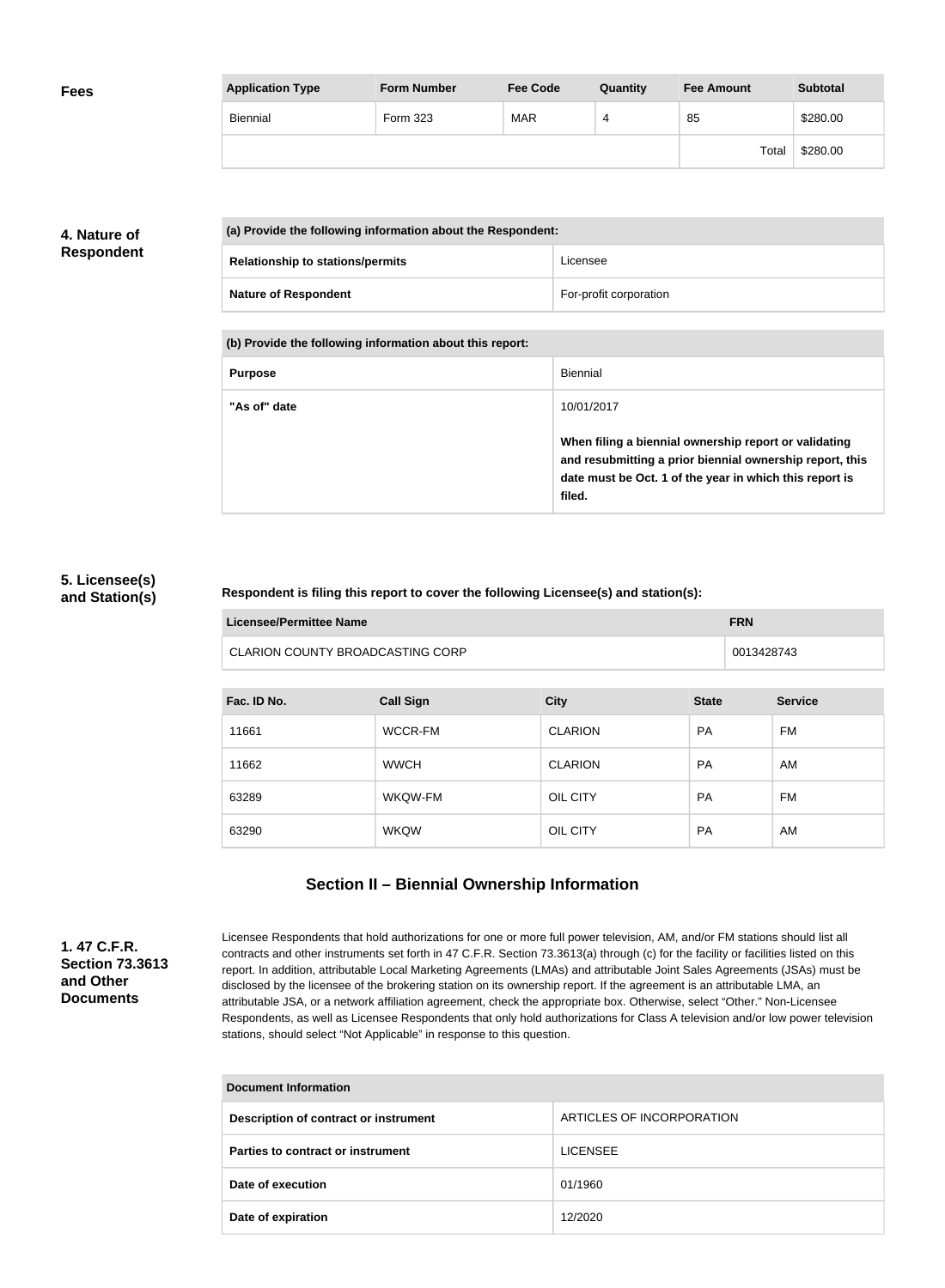| <b>Agreement type</b><br>(check all that apply) | Other<br>Agreement Type: ARTICLES OF INCORPORATION |
|-------------------------------------------------|----------------------------------------------------|
|                                                 |                                                    |
| <b>Document Information</b>                     |                                                    |
| Description of contract or instrument           | <b>BY-LAWS</b>                                     |

| Description of contract or instrument           | BY-LAWS                          |
|-------------------------------------------------|----------------------------------|
| Parties to contract or instrument               | <b>SHAREHOLDER</b>               |
| Date of execution                               | 01/1960                          |
| Date of expiration                              | 12/2020                          |
| <b>Agreement type</b><br>(check all that apply) | Other<br>Agreement Type: BY LAWS |

#### **2. Ownership Interests**

**(a)** Ownership Interests. This Question requires Respondents to enter detailed information about ownership interests by generating a series of subforms. Answer each question on each subform. The first subform listing should be for the Respondent itself. If the Respondent is not a natural person, also list each of the officers, directors, stockholders, non-insulated partners, non-insulated members, and any other persons or entities with a direct attributable interest in the Respondent pursuant to the standards set forth in 47 C.F.R. Section 73.3555. (A "direct" interest is one that is not held through any intervening companies or entities.) List each interest holder with a direct attributable interest in the Respondent separately.

Leave the percentage of total assets (Equity Debt Plus) field blank for an interest holder unless that interest holder has an attributable interest in the Respondent solely on the basis of the Commission's Equity Debt Plus attribution standard, 47 C.F.R. Section 73.3555, Note 2(i).

In the case of vertical or indirect ownership structures, list only those interests in the Respondent that also represent an attributable interest in the Licensee(s) for which the report is being submitted.

Entities that are part of an organizational structure that includes holding companies or other forms of indirect ownership must file separate ownership reports. In such a structure do not report, or file a separate report for, any interest holder that does not have an attributable interest in the Licensee(s) for which the report is being submitted.

Please see the Instructions for further detail concerning interests that must be reported in response to this question.

The Respondent must provide an FCC Registration Number for each interest holder reported in response to this question. Please see the Instructions for detailed information and guidance concerning this requirement.

| <b>Ownership Information</b>                          |                                                         |                      |
|-------------------------------------------------------|---------------------------------------------------------|----------------------|
| <b>FRN</b>                                            | 0013428743                                              |                      |
| <b>Entity Name</b>                                    | CLARION COUNTY BROADCASTING CORP                        |                      |
| <b>Address</b>                                        | PO Box                                                  |                      |
|                                                       | <b>Street 1</b>                                         | 1168 GREENVILLE PIKE |
|                                                       | <b>Street 2</b>                                         |                      |
|                                                       | <b>City</b>                                             | <b>CLARION</b>       |
|                                                       | State ("NA" if non-U.S.<br>address)                     | PA                   |
|                                                       | <b>Zip/Postal Code</b>                                  | 16214                |
|                                                       | Country (if non-U.S.<br>address)                        | <b>United States</b> |
| <b>Listing Type</b>                                   | Respondent                                              |                      |
| <b>Positional Interests</b><br>(check all that apply) | Respondent                                              |                      |
| <b>Tribal Nation or Tribal</b><br><b>Entity</b>       | Interest holder is not a Tribal nation or Tribal entity |                      |
|                                                       |                                                         |                      |

#### **Ownership Information**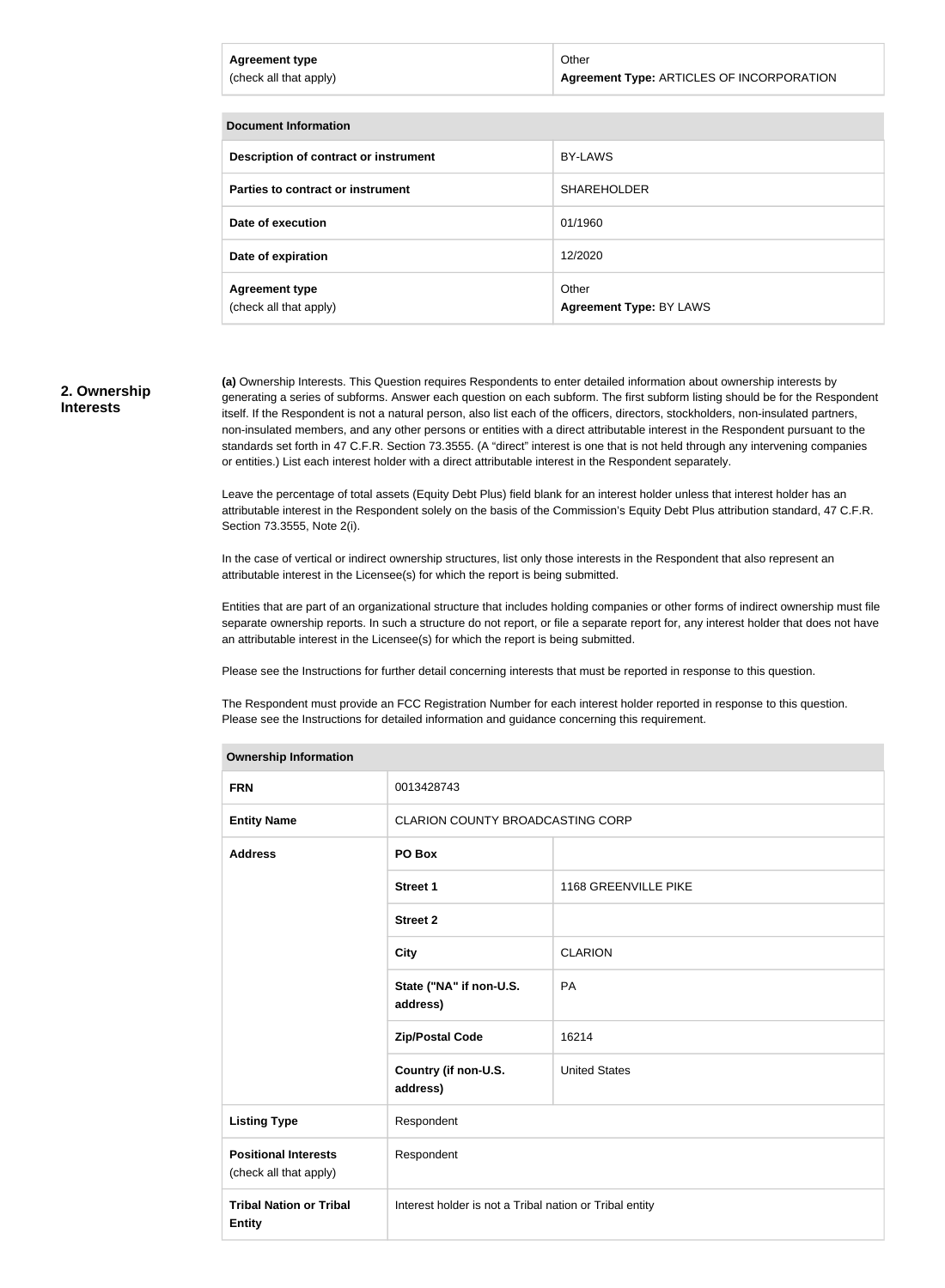| <b>Interest Percentages</b><br>(enter percentage values<br>from 0.0 to 100.0) | Voting                                                                               | $0.0\%$ | Jointly Held?<br>No. |
|-------------------------------------------------------------------------------|--------------------------------------------------------------------------------------|---------|----------------------|
|                                                                               | <b>Equity</b>                                                                        | $0.0\%$ |                      |
|                                                                               | <b>Total assets (Equity Debt</b><br>Plus)                                            | $0.0\%$ |                      |
| that do not appear on this report?                                            | Does interest holder have an attributable interest in one or more broadcast stations |         | No.                  |

#### **Ownership Information**

| <b>FRN</b>                                                                    | 0019395318                                                                           |                        |                            |
|-------------------------------------------------------------------------------|--------------------------------------------------------------------------------------|------------------------|----------------------------|
| <b>Name</b>                                                                   | <b>WILLIAM HEARST</b>                                                                |                        |                            |
| <b>Address</b>                                                                | PO Box                                                                               |                        |                            |
|                                                                               | <b>Street 1</b>                                                                      | 163 S. Second Ave      |                            |
|                                                                               | <b>Street 2</b>                                                                      |                        |                            |
|                                                                               | <b>City</b>                                                                          | <b>CLARION</b>         |                            |
|                                                                               | State ("NA" if non-U.S.<br>address)                                                  | PA                     |                            |
|                                                                               | <b>Zip/Postal Code</b>                                                               | 16214                  |                            |
|                                                                               | Country (if non-U.S.<br>address)                                                     | <b>United States</b>   |                            |
| <b>Listing Type</b>                                                           | Other Interest Holder                                                                |                        |                            |
| <b>Positional Interests</b><br>(check all that apply)                         | Officer, Director, Stockholder                                                       |                        |                            |
| Citizenship, Gender,                                                          | Citizenship                                                                          | US                     |                            |
| <b>Ethnicity, and Race</b><br><b>Information (Natural</b>                     | Gender                                                                               | Male                   |                            |
| <b>Persons Only)</b>                                                          | <b>Ethnicity</b>                                                                     | Not Hispanic or Latino |                            |
|                                                                               | Race                                                                                 | White                  |                            |
| <b>Interest Percentages</b><br>(enter percentage values<br>from 0.0 to 100.0) | <b>Voting</b>                                                                        | 100.0%                 | <b>Jointly Held?</b><br>No |
|                                                                               | <b>Equity</b>                                                                        | 100.0%                 |                            |
|                                                                               | <b>Total assets (Equity Debt</b><br>Plus)                                            | 100.0%                 |                            |
| that do not appear on this report?                                            | Does interest holder have an attributable interest in one or more broadcast stations |                        | <b>No</b>                  |
|                                                                               |                                                                                      |                        |                            |
|                                                                               |                                                                                      |                        |                            |

| (b) Respondent certifies that any interests, including equity, financial, or voting | <b>Yes</b> |
|-------------------------------------------------------------------------------------|------------|
| interests, not reported in this filing are non-attributable.                        |            |
| If "No," submit as an exhibit an explanation.                                       |            |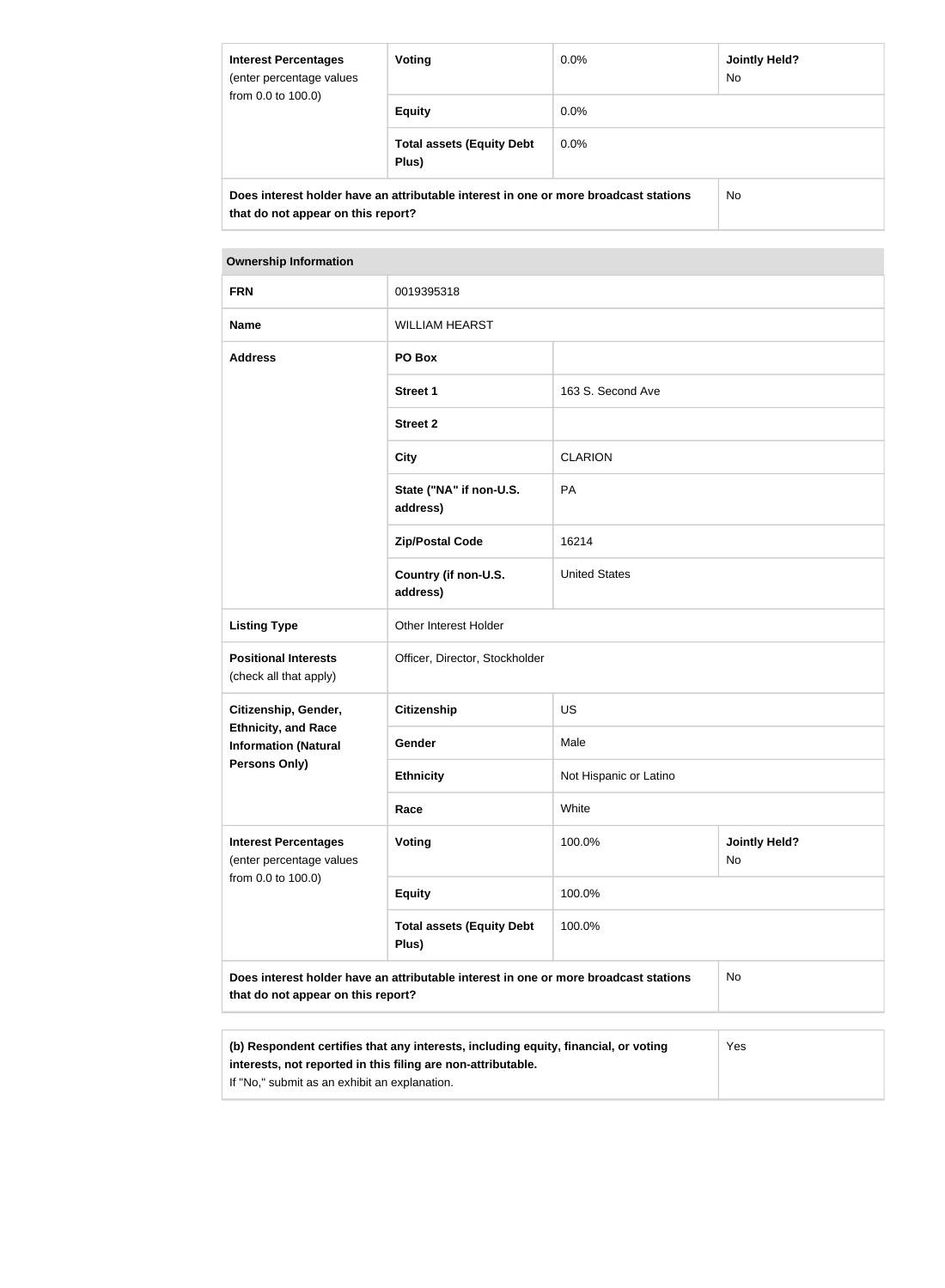| (c) Does the Respondent or any reported interest holder<br>hold an attributable interest in any newspaper entities in<br>the same market as any station for which this report is<br>filed, as defined in 47 C.F.R. Section 73.3555?                                                                                                                                                                                                                                                                                                                                                                                                              | No |
|--------------------------------------------------------------------------------------------------------------------------------------------------------------------------------------------------------------------------------------------------------------------------------------------------------------------------------------------------------------------------------------------------------------------------------------------------------------------------------------------------------------------------------------------------------------------------------------------------------------------------------------------------|----|
| If "Yes," provide information describing the interest(s), using<br>EITHER the subform OR the spreadsheet option below.<br>Respondents with a large number (50 or more) of entries to<br>submit should use the spreadsheet option.                                                                                                                                                                                                                                                                                                                                                                                                                |    |
| NOTE: Spreadsheets must be submitted in a special XML<br>Spreadsheet format with the appropriate structure that is<br>specified in the documentation. For instructions on how to<br>use the spreadsheet option to complete this question<br>(including templates to start with), please Click Here.                                                                                                                                                                                                                                                                                                                                              |    |
| If using the subform, leave the percentage of total assets<br>(Equity Debt Plus) field blank for an interest holder unless<br>that interest holder has an attributable interest in the<br>newspaper entity solely on the basis of the Commission's<br>Equity Debt Plus attribution standard, 47 C.F.R. Section<br>73.3555, Note 2(i). If using an XML Spreadsheet, enter "NA"<br>into the percentage of total assets (Equity Debt Plus) field<br>for an interest holder unless that interest holder has an<br>attributable interest in the newspaper entity solely on the<br>basis of the Commission's Equity Debt Plus attribution<br>standard. |    |
| The Respondent must provide an FCC Registration Number<br>for each interest holder reported in response to this<br>question. Please see the Instructions for detailed information<br>and guidance concerning this requirement.                                                                                                                                                                                                                                                                                                                                                                                                                   |    |

**(d) Are any of the individuals listed as an attributable interest holder in the Respondent married to each other or related to each other as parentchild or as siblings?** No

If "Yes," provide the following information for each such the relationship.

| (e) Is Respondent seeking an attribution exemption for any officer or director with<br>duties wholly unrelated to the Licensee(s)?                                                                                             | No |
|--------------------------------------------------------------------------------------------------------------------------------------------------------------------------------------------------------------------------------|----|
| If "Yes," complete the information in the required fields and submit an Exhibit fully describing<br>that individual's duties and responsibilities, and explaining why that individual should not be<br>attributed an interest. |    |

**3. Organizational Chart (Licensees Only)**

Attach a flowchart or similar document showing the Licensee's vertical ownership structure including the Licensee and all entities that have attributable interests in the Licensee. Licensees with a single parent entity may provide a brief explanatory textual Exhibit in lieu of a flowchart or similar document. Licensees without parent entities should so indicate in a textual Exhibit.

**Non-Licensee Respondents should select "N/A" in response to this question.**

THE LICENSEE HAS ONE OFFICER, DIRECTOR AND SHAREHOLDER.

## **Section III - Certification**

| <b>Section</b><br><b>Certification</b> | Question | <b>Response</b> |
|----------------------------------------|----------|-----------------|
|----------------------------------------|----------|-----------------|